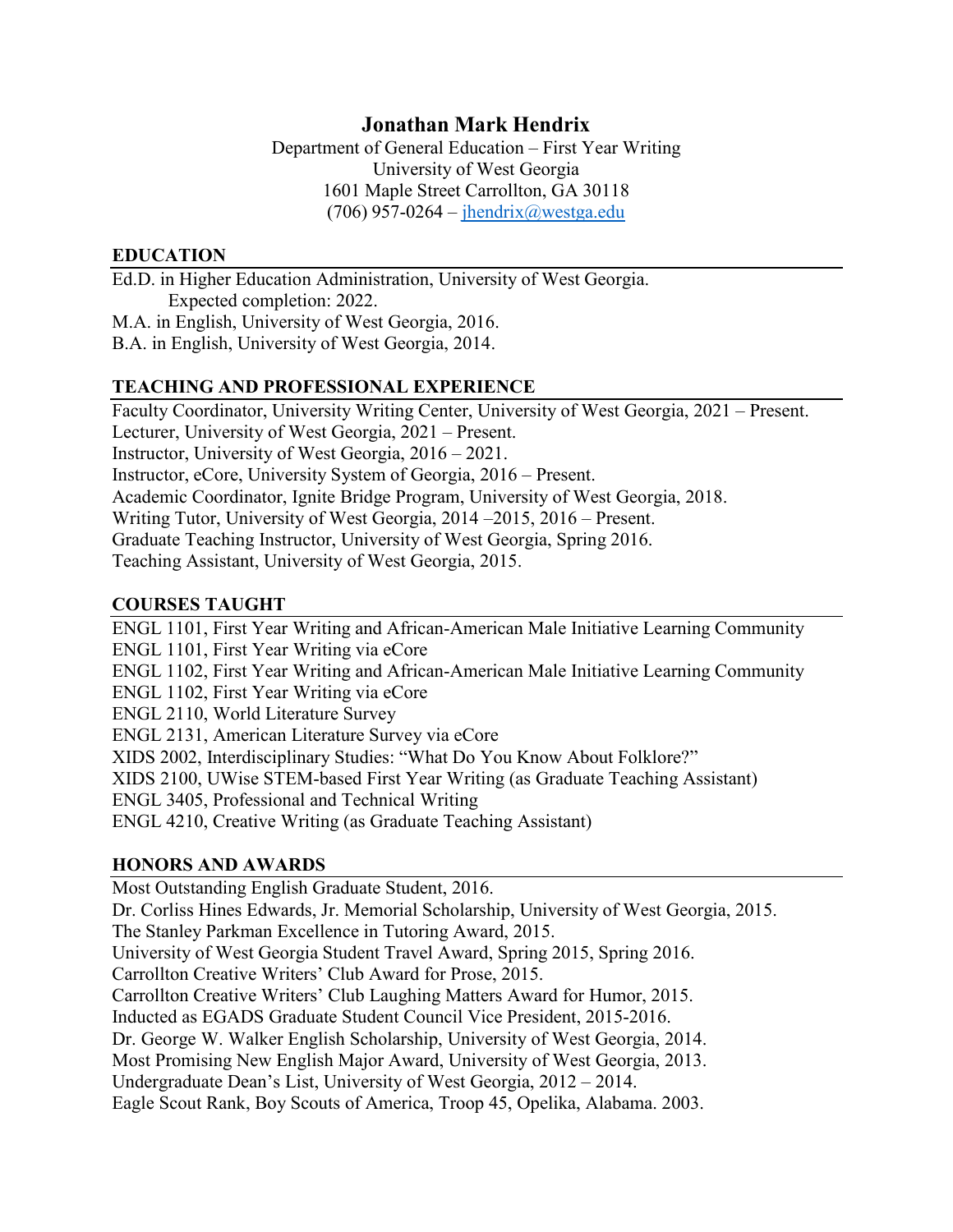#### **PUBLICATIONS**

- Reviewer for *Understanding Rhetoric: A Graphic Guide to Writing, 3rd Edition*. By Elizabeth Losh, Jonathan Alexander, Zander Cannon, and Kevin Cannon. Boston: Bedford St. Martin's. January 2021.
- "God-Shaped Hole: Antihumanism in the Absent 'I Am' of Marlowe's *Tragical History of Doctor Faustus*." *LURe* 4 (2015). November 2015.

"Wilderness Survival." *Eclectic* March 2015: 117-120. Print.

#### **OTHER PUBLISHED WORK**

- *TDQA and Essay Building, Volume 5 – A Contract Grading Lab Manual:* A custom-designed First Year Writing curriculum for ENGL 1101. University of West Georgia Publications and Printing. Fall 2019.
- *TDQA and Essay Building, Volume 4 – A Significance-Based Writing Approach for Fiction, Drama, Poetry, and Research Texts*: A custom-designed First Year Writing curriculum for ENGL 1102. University of West Georgia Publications and Printing. Spring 2019.
- *TDQA and Essay Building, Volume 3 – A Significance-Based Writing Approach for Nonfiction Texts*: A custom-designed First Year Writing curriculum for EPIC - ENGL 1101. University of West Georgia Publications and Printing. Fall 2018.
- *TDQA and Essay Building, Volume 1 – A Significance-Based Writing Approach for Nonfiction Texts*: A custom-designed First Year Writing curriculum for ENGL 1101. University of West Georgia Publications and Printing. Fall 2017.
- *TDQA and Essay Building, Volume 2 – A Significance-Based Writing Approach for Fiction, Drama, Poetry, and Research Texts*: A custom-designed First Year Writing curriculum for ENGL 1102. University of West Georgia Publications and Printing. Fall 2017.
- Infographic researcher, "Pushing the Envelope: The USPS Long Life Vehicle." *Great Business Schools.* [http://www.greatbusinessschools.org/usps-long-life-vehicle/.](http://www.greatbusinessschools.org/usps-long-life-vehicle/) 2015.
- Infographic researcher, "Crack Addicts: America's Addiction to Chiropractic." *Best Medical Degrees.* [http://www.bestmedicaldegrees.com/crack-addicts-chiropractic/.](http://www.bestmedicaldegrees.com/crack-addicts-chiropractic/) 2015.
- Infographic researcher, "The Deceptive Salary of Doctors." *Best Medical Degrees.* [http://www.bestmedicaldegrees.com/salary-of-doctors/.](http://www.bestmedicaldegrees.com/salary-of-doctors/) 2014. Over 60,000 online shares.
- Infographic researcher, "Tipping in the United States: Supplement or Subsidy?" *Accounting Degree Review*. [http://www.accounting-degree.org/tipping/.](http://www.accounting-degree.org/tipping/) 2014.
- Infographic researcher, "From Mayberry to Martial Law: The Transfer of Military Surplus to Domestic Police." *Criminal Justice Degree Hub*.

[http://www.criminaljusticedegreehub.com/martial-law/.](http://www.criminaljusticedegreehub.com/martial-law/) 2014. 3,900 online shares.

Infographic researcher, "Farm to Label: Are Organics Really Better?" *MPHonline.* [http://www.mphonline.org/organic-food/.](http://www.mphonline.org/organic-food/) 2014.

Infographic researcher, "Children of the Corn." *Top Masters in Healthcare Administration*. [http://www.topmastersinhealthcare.com/children-of-the-corn/.](http://www.topmastersinhealthcare.com/children-of-the-corn/) 2014.

Editor, "Why the Dalai Lama (Still) Matters." *Best Liberal Arts Colleges.* [http://www.bestliberalartscolleges.org/dalai-lama-matters/.](http://www.bestliberalartscolleges.org/dalai-lama-matters/) 2014.

## **CONFERENCE PRESENTATIONS AND WRITING WORKSHOPS**

Accepted as Presenter for "Two Truths and a Lie: Establishing Inquiry on the First Day of Class. 2019 USG Teaching and Learning Conference, University System of Georgia, Athens, GA. Conference was scheduled to be held in April 2020 but canceled due to COVID-19.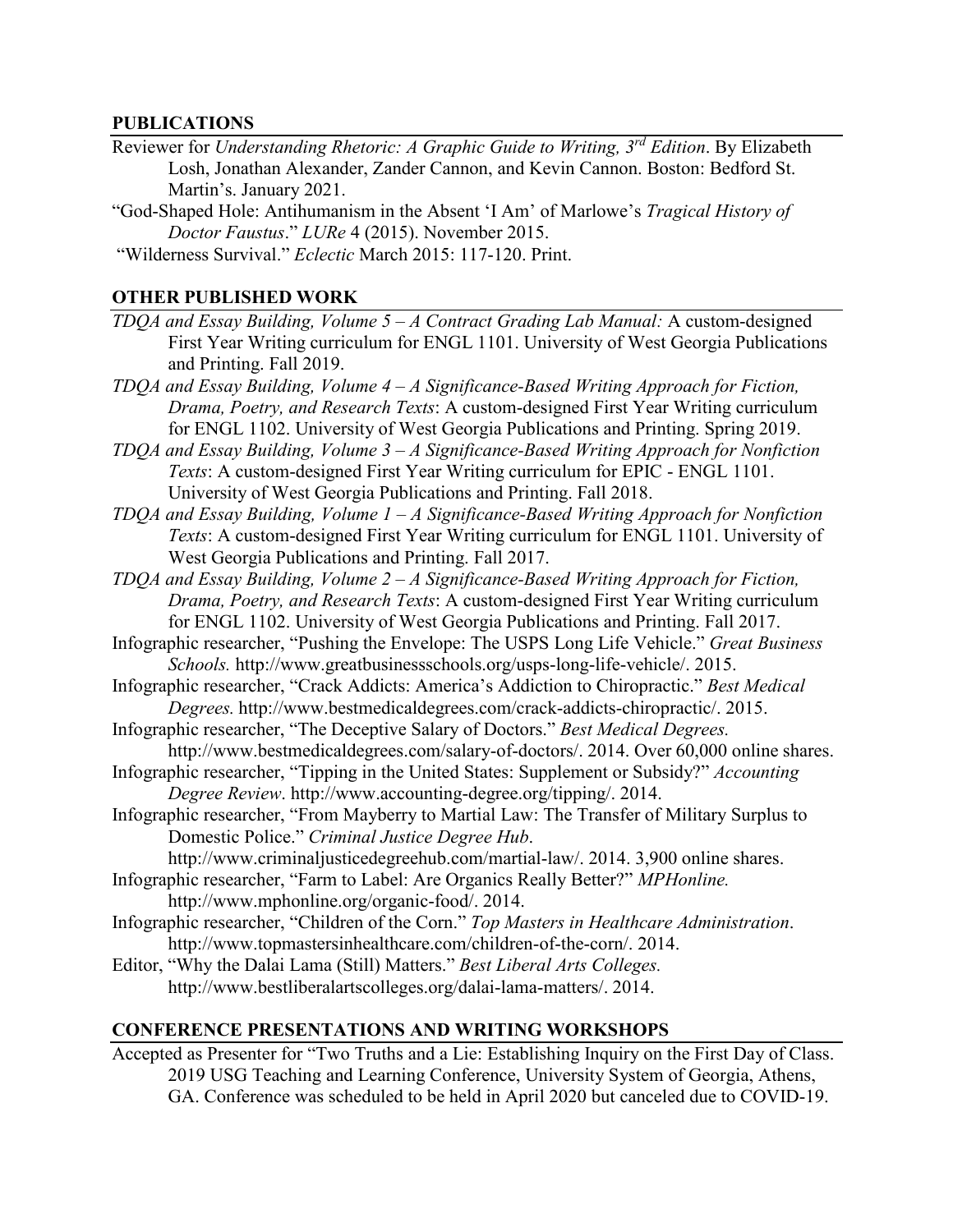- Accepted as Presenter for "A Study in SHERLOCK: The Case for Critical Thinking-Based Icebreakers. 2019 USG Teaching and Learning Conference, University System of Georgia, Athens, GA. April 2019.
- Presenter, "'Joke, Joke, Don't Kill Me!': Semiotic Disconnection and Discovery in Margaret Atwood's *Oryx and Crake*." 2016 Biennial NEXUS Conference, University of Tennessee, Knoxville, TN. March 2016.
- Presenter, "Disassembling Defoe: An Argument for Reading *Roxana* as a Robinsonade." 42<sup>nd</sup> Annual Meeting of the Southeastern American Society for Eighteenth-Century Studies, Savannah, GA. February 2016.
- Participant, Juniper Summer Writing Institute, Creative Nonfiction Workshop with Paul Lisicky. University of Massachusetts, Amherst, MA. July 2015.
- Presenter, (Creative Nonfiction Essay) "Big Red." PCA/ACA National Conference, New Orleans, LA. April 2015.

## **UNIVERSITY OF WEST GEORGIA PRESENTATIONS AND WORKSHOPS**

- Presenter, "Innovative Practices: Real-Time Data Analytics Using Brightspace D2L." 9<sup>th</sup> Annual Innovations in Pedagogy Conference, University of West Georgia, Carrollton, GA. May 2021.
- Attendee, 7<sup>th</sup> Annual Innovations in Pedagogy Conference, University of West Georgia, Carrollton, GA. May 2019.
- Presenter, "Make 'Em Give a \$#!+: Establishing Inquiry and Intrigue in Your Class on Day One." Innovations in Pedagogy Conference, University of West Georgia, Carrollton, GA. May 2018.
- Faculty Sponsor, "Into the Writing: Defining and Bending Truth through Writing in Sean Penn's *Into the Wild*": A conference presentation by first-semester freshman ENGL 1101 student Faith Moss. English and Philosophy Undergraduate Conference, University of West Georgia, Carrollton, GA. October 2017.
- Participant, First-Year Writing Reading Group for Dr. Saundra McGuire's *Teach Students How to Learn*, University of West Georgia, Carrollton, GA. September 2017.
- Attendee, "The Journey to Excellence": A presentation for students on attaining study skills and employing learning strategies by Dr. Saundra McGuire. University of West Georgia, Carrollton, GA. September 2017.
- Attendee, Innovations in Pedagogy Conference, University of West Georgia, Carrollton, GA. May 2017.
- Moderator, English and Philosophy Department Undergraduate Conference, University of West Georgia, Carrollton, GA. November 2015.
- Presenter, "'Slaves and Carriers to the Rest': Samuel Hearne's Investigation of Power within Indigenous Cultures in *A Journey from Prince of Wales's Fort in Hudson's Bay to the Northern Ocean.*" 30th Annual Interdisciplinary Conference in the Humanities, University of West Georgia, Carrollton, GA. October 2015.
- Presenter, (Creative Nonfiction Essay) "The Boot." Imagine West School of the Arts Event, University of West Georgia, Carrollton, GA. September 2015.
- Moderator, "Juggling Genres." National Graduate Creative Writing Conference, University of West Georgia, Carrollton, GA. November 2015.
- Moderator, "Folk Narratives of the 21<sup>st</sup> Century." National Graduate Creative Writing Conference, University of West Georgia, Carrollton, GA. November 2015.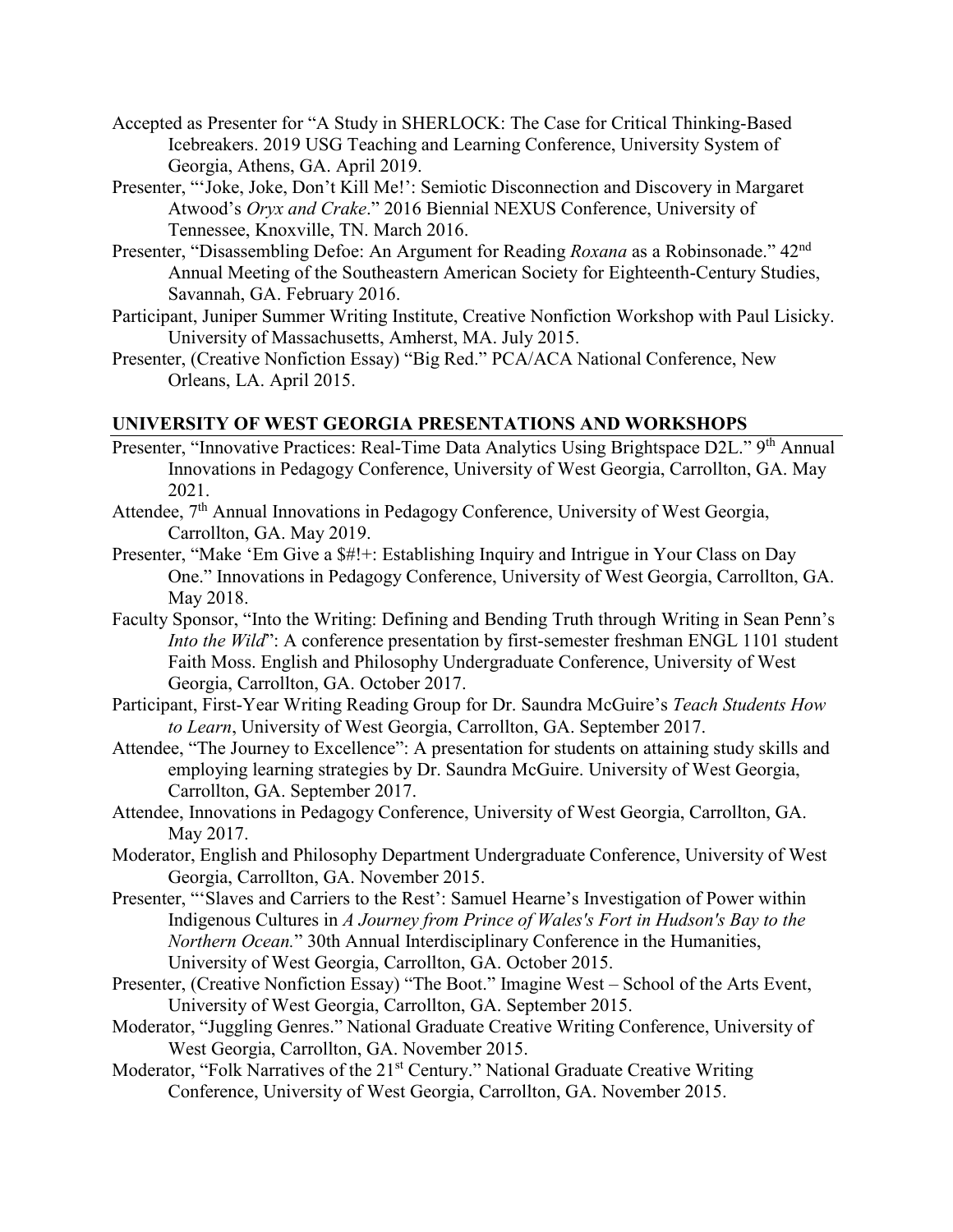- Presenter, "Diffusing the Disgusting: The Power of Reclaiming Ownership in Spalding Gray's Confessional Monologues." National Graduate Creative Writing Conference. University of West Georgia, Carrollton, GA. March 2015.
- Presenter, (Creative Nonfiction Essay) "Killing Machine." National Graduate Creative Writing Conference. University of West Georgia, Carrollton, GA. March 2015.
- Presenter, (Creative Nonfiction Essay) "Big Red." Words and Worlds Interdisciplinary Conference in the Humanities. University of West Georgia, Carrollton, GA. October 2014.
- Presenter, (Creative Nonfiction Essay) "Wilderness Survival." Words and Worlds Interdisciplinary Conference in the Humanities. University of West Georgia, Carrollton, GA. October 2014.
- Presenter, (Creative Nonfiction Essay) "How to Perform Necessary and Required Maintenance on Your Vehicle; or, Maybe Just 'Shoulder.'" Imagine West – School of the Arts Event, University of West Georgia, Carrollton, GA. September 2014.
- Presenter, "'You're a faker!': The Artificial Marla Singer in David Fincher's *Fight Club*." English and Philosophy Department Undergraduate Conference. University of West Georgia, Carrollton, GA. March 2013.
- Presenter, "Spit-Swapping and Backwash: Tiny Toxins in *The China Syndrome*." English and Philosophy Department Undergraduate Conference. University of West Georgia, Carrollton, GA. March 2013.

## **SERVICE TO THE INSTITUTION**

Mentor to Graduate Teaching Instructor, Lauren Wells, Fall 2021. Reviewer of Presentation Proposals, Innovations in Pedagogy Conference, May 2021. Member, Core Area A.1 Assessment Workgroup, Spring 2021. Performer, "Now Hiring" Variety Show English Department Event, Spring 2020. Reviewer of Presentation Proposals, Innovations in Pedagogy Conference, May 2019. Mentor to Graduate Teaching Assistant, Jessica Shaw, Fall 2019. Member, Pilot for EPIC 2.0 Teaching Program, Fall 2019-Spring 2020. Member, Pilot for EPIC Teaching Program, Fall 2018-Spring 2019. Member, First Year Writing Reading Group for Peter Elbow's *Writing with Power*, Fall 2018. Organizer, The No-Reading Reading Group: A First-Year Writing Pedagogy Community, University of West Georgia, Carrollton, GA. November 2017. Faculty Advisor, West Georgia Wolves Club Intramural Basketball. August 2017 – 2019. Committee Member, Teaching, Learning, and Assessment Committee. April 2017 – 2019. Speaker, First-Year Writing Shared Text Colloquium: An Interdisciplinary Discussion of the film *Fight Club*, University of West Georgia, Carrollton, GA. April 2017. Organizer, First Year Writing Author Reading Event for Alison Umminger's *American Girls*, University of West Georgia, Carrollton, GA. March 2016. Organizer, English Graduate Critical Writing Workshop, University of West Georgia, Carrollton, GA, June 2016. Compiled First-Year Writing Enrollment Data for Dr. Meg Pearson as a Graduate Research Assistant, University of West Georgia, Carrollton, GA. June 2016. Vice President of English Graduate Association of Dedicated Students (EGADS), University of West Georgia, Carrollton, GA. 2015 - 2016.